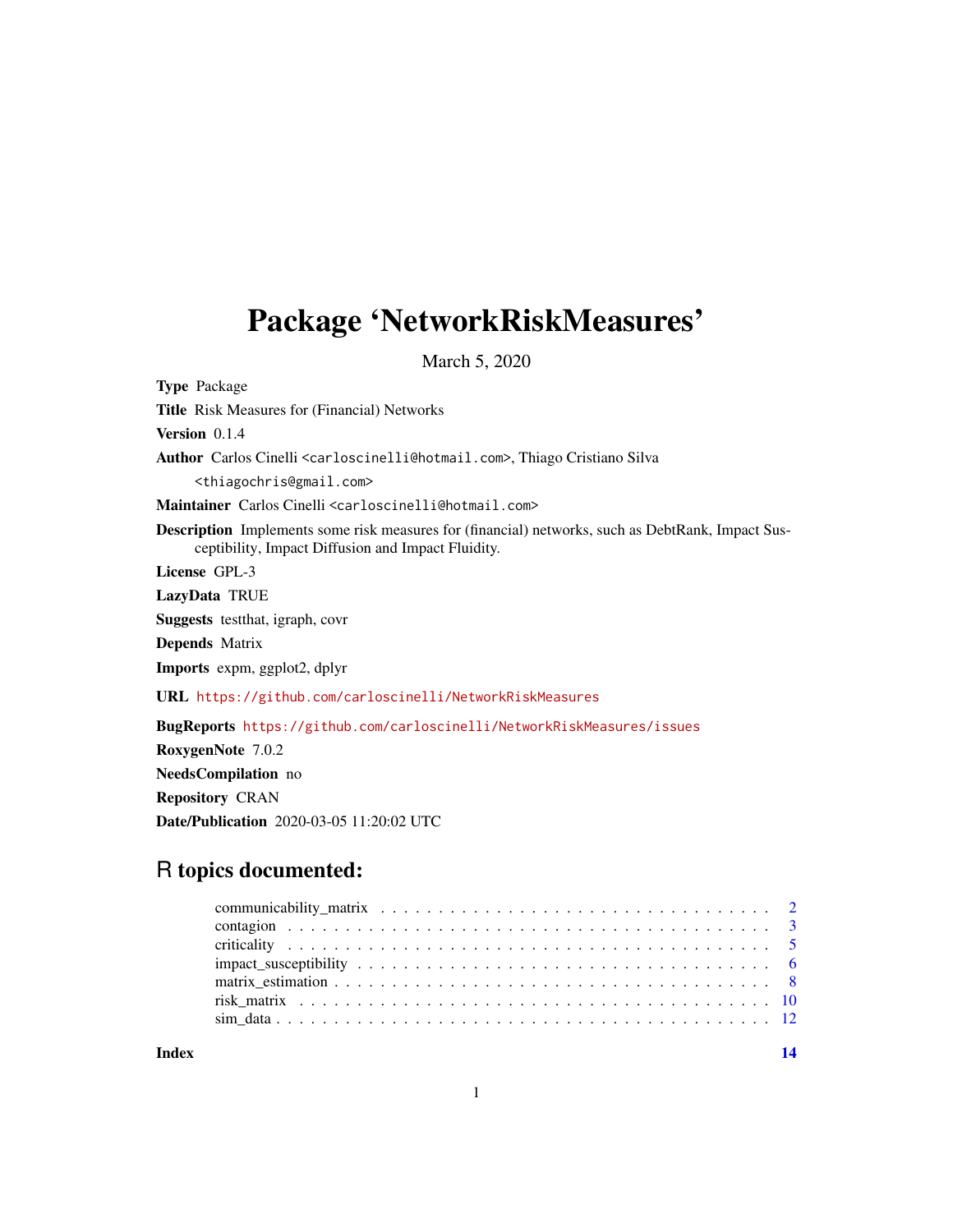#### <span id="page-1-1"></span><span id="page-1-0"></span>communicability\_matrix

*Computes the communicability matrix*

## **Description**

The communicability of an adjacency matrix M is defined as  $exp(M)$  where  $M[i,j]$  can be interpreted as the weighted sums of paths from i to j. Recall that  $exp(M)$  can be cast into a Taylor series expansion with an infinite number additive terms. The function permits the evaluation of exp(M) using the [expm](#page-0-0) package or using a simpler mathematical approximation. In the second case, the function truncates the infinite series by simply calculating the summation terms up to a pre-defined number of factors.

## Usage

```
communicability_matrix(x, terms = Inf, sparse = TRUE)
```
#### Arguments

| x.     | a square matrix or an igraph object.                                                                                                                            |
|--------|-----------------------------------------------------------------------------------------------------------------------------------------------------------------|
| terms  | truncates the communicability matrix evaluation up to a pre-defined number of<br>terms. If terms = Inf the function computes the matrix exponential using expm. |
| sparse | should the function use sparse matrices when computing the communicability?<br>However, if terms = Inf the function will use expm which uses dgeMatrix-class.   |

## Value

The function returns the communicability matrix.

## References

Estrada, E. Hatano, N. (2008). Communicability in complex networks. Physical Review E, 77:036111.

## Examples

```
# Creating example data
## Assets Matrix (bilateral exposures)
assets_matrix < -matrix(c(0, 10, 3, 1, 0, 2, 0, 3, 0), ncol = 3)rownames(assets_matrix) <- colnames(assets_matrix) <- letters[1:3]
## Capital Buffer
buffer <-c(a = 2, b = 5, c = 2)# Computing vulnerability
v <- vulnerability_matrix(assets_matrix, buffer, binary = TRUE)
# Computing communicability of the vulnerability matrix
communicability_matrix(v)
```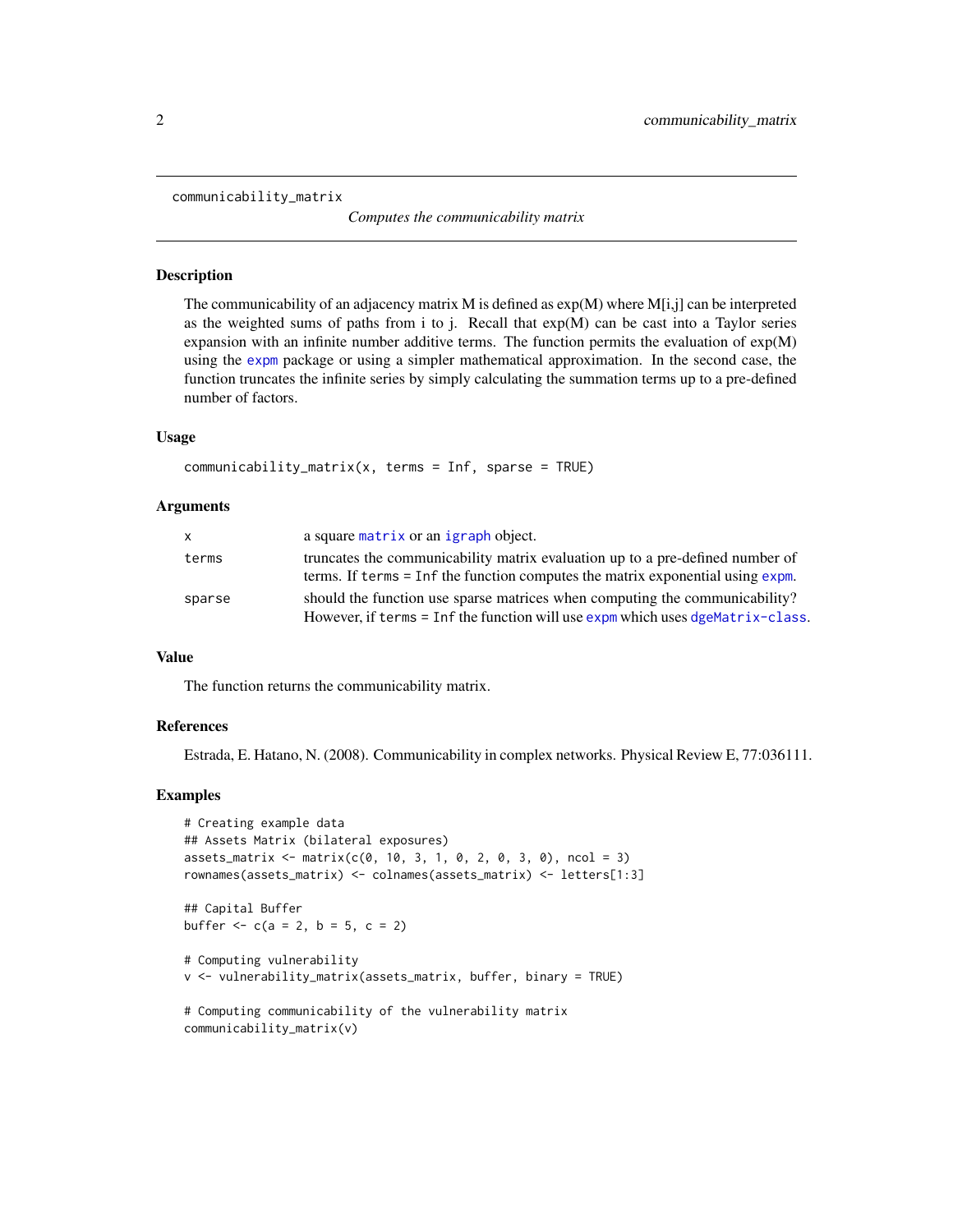<span id="page-2-0"></span>

## Description

Given a matrix of exposures, a vector of buffers and weights (optional) the functions simulates contagion for all the shock vectors provided. You may choose from the implemented propagation contagion method or create you own propagation method. Details on how to create your own method will be provided in a future version.

#### Usage

```
contagion(exposures,
          buffer,
          shock = "all",weights = NULL,method = c("debtrank", "threshold"),
          ...,
         exposure_type = c("assets", "liabilities", "impact", "vulnerability"),
          keep.history = FALSE,
          abs.tol = .Machine$double.eps ^ 0.2,
          max.it = min(1000, nrow(v)*10),verbose = TRUE)
```
## Arguments

| exposures | an adjacency matrix, (sparse) Matrix or an igraph object with the network<br>of bilateral exposures between vertices. By default, the function expects the<br>exposures in the form of an assets matrix in which $A \rightarrow B$ means that A has an<br>asset with B. However, you can change that with the parameter exposure_type.<br>When using a matrix, preferably it should have rows and columns names. |
|-----------|------------------------------------------------------------------------------------------------------------------------------------------------------------------------------------------------------------------------------------------------------------------------------------------------------------------------------------------------------------------------------------------------------------------|
| buffer    | a numeric vector with the capital buffer for each vertex. Values should be in the<br>same row/column order as the network of bilateral exposures. The buffer is not<br>needed if exposure_type = "vulnerability".                                                                                                                                                                                                |
| shock     | a list with the shock vectors. If "all" (the default) the function will run a<br>simulation for the default of each vertex in the network.                                                                                                                                                                                                                                                                       |
| weights   | default is NULL. You can use a numeric vector of weights to give some economic<br>significance to the measures, like, for instance, the total assets of the nodes.                                                                                                                                                                                                                                               |
| method    | the contagion propagation method. Currently, you should use either "debtrank"<br>for the DebtRank propagation method or "threshold" for the traditional default<br>cascades. The DebtRank version implemented is the one proposed in Bardoscia<br>et al (2015). If you want to use the old "single-hit" DebtRank of Battiston et al<br>$(2012)$ , simply provide the argument single. hit = TRUE.                |
| .         | other arguments to be passed to the contagion propagation method.                                                                                                                                                                                                                                                                                                                                                |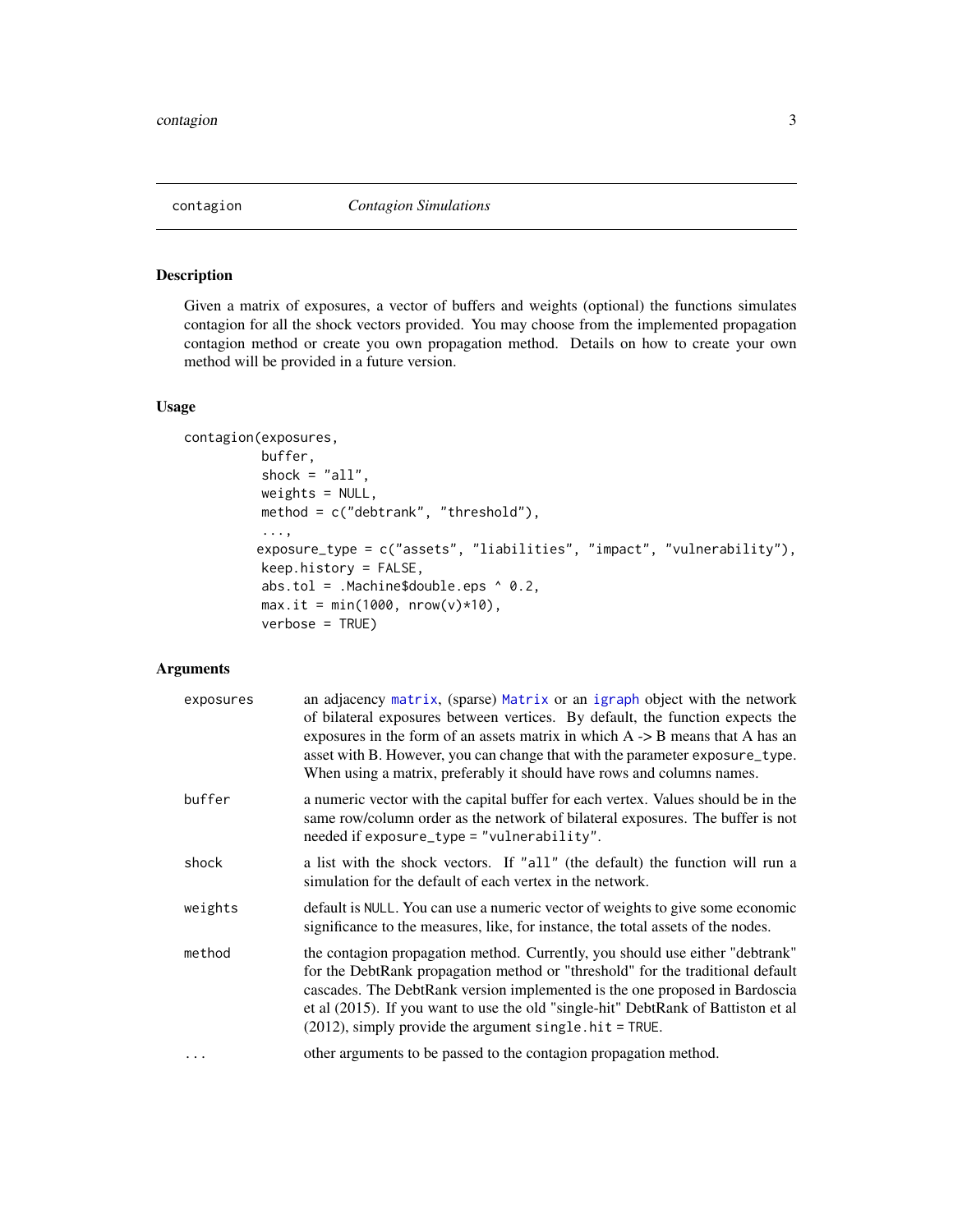| exposure_type | character vector indicating the type of the bilateral exposures. It can be an<br>"assets" network (where $A \rightarrow B$ means that A has an asset with B), a "liabilities"<br>network (where $A \rightarrow B$ means that A has a debt with B), a (binary) "impact"<br>matrix (where $A \rightarrow B$ indicates the relative impact of A in B's capital buffer), or<br>a (binary) "vulnerability" matrix (where $A \rightarrow B$ indicates the relative impact<br>A suffers from B's default). The default is "assets". |
|---------------|------------------------------------------------------------------------------------------------------------------------------------------------------------------------------------------------------------------------------------------------------------------------------------------------------------------------------------------------------------------------------------------------------------------------------------------------------------------------------------------------------------------------------|
| keep.history  | keep all the history of stress levels? This can use a lot of memory, so the default<br>is FALSE.                                                                                                                                                                                                                                                                                                                                                                                                                             |
| abs.tol       | the desired accuracy.                                                                                                                                                                                                                                                                                                                                                                                                                                                                                                        |
| max.it        | the maximum number of iterations.                                                                                                                                                                                                                                                                                                                                                                                                                                                                                            |
| verbose       | gives verbose output. Default is TRUE.                                                                                                                                                                                                                                                                                                                                                                                                                                                                                       |

#### Value

The function returns an object of class "contagion" with the results of the simulation.

#### References

Bardoscia M, Battiston S, Caccioli F, Caldarelli G (2015) DebtRank: A Microscopic Foundation for Shock Propagation. PLoS ONE 10(6): e0130406. doi: 10.1371/journal.pone.0130406

Battiston, S., Puliga, M., Kaushik, R., Tasca, P., and Caldarelli, G. (2012). DebtRank: Too central to fail? Financial networks, the FED and systemic risk. Scientific reports, 2:541.

## Examples

```
# Loads simulated banking data
data("sim_data")
head(sim_data)
# seed for reproducibility
set.seed(15)
# minimum density estimation
# verbose = F to prevent printing
md_mat <- matrix_estimation(sim_data$assets, sim_data$liabilities, method = "md", verbose = FALSE)
# rownames and colnames for the matrix
rownames(md_mat) <- colnames(md_mat) <- sim_data$bank
# DebtRank simulation
contdr <- contagion(exposures = md_mat, buffer = sim_data$buffer, weights = sim_data$weights,
                    shock = "all", method = "debtrank", verbose = FALSE)
summary(contdr)
plot(contdr)
# Traditional default cascades simulation
contthr <- contagion(exposures = md_mat, buffer = sim_data$buffer, weights = sim_data$weights,
                      shock = "all", method = "threshold", verbose = FALSE)
summary(contthr)
```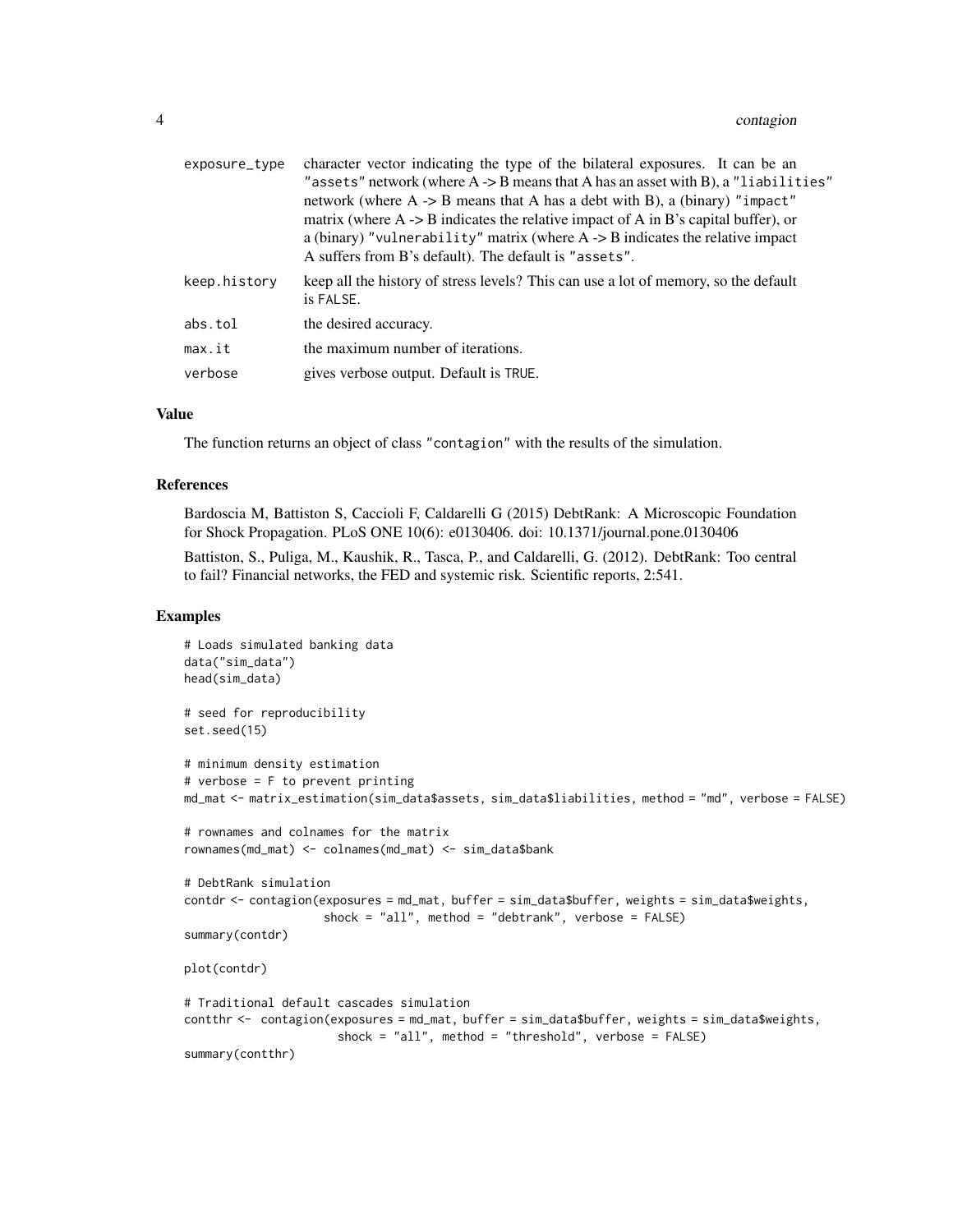#### <span id="page-4-0"></span>criticality 5

```
# simulating shock scenarios 1% to 25% shock in all vertices
s \leq seq(0.01, 0.25, by = 0.01)shocks <- lapply(s, function(x) rep(x, nrow(md_mat)))
names(shocks) <- paste(s*100, "pct shock")
cont <- contagion(exposures = md_mat, buffer = sim_data$buffer, shock = shocks,
                 weights = sim_data$weights, method = "debtrank", verbose = FALSE)
summary(cont)
plot(cont)
```
criticality *Criticality of the vertices*

## Description

The criticality of a vertex measures its impact on its neighbors if it defaults. It is basically the [rowSums](#page-0-0) of the [impact\\_matrix](#page-9-1).

## Usage

```
criticality(
  exposures,
  buffer,
 binary = FALSE,
  exposure_type = c("assets", "liabilities", "impact", "vulnerability")
\mathcal{L}
```
## Arguments

| exposures     | an adjacency matrix, (sparse) Matrix or an igraph object with the network<br>of bilateral exposures between vertices. By default, the function expects the<br>exposures in the form of an assets matrix in which $A \rightarrow B$ means that A has an<br>asset with B. However, you can change that with the parameter exposure_type.<br>When using a matrix, preferably it should have rows and columns names.                                                                                                             |
|---------------|------------------------------------------------------------------------------------------------------------------------------------------------------------------------------------------------------------------------------------------------------------------------------------------------------------------------------------------------------------------------------------------------------------------------------------------------------------------------------------------------------------------------------|
| buffer        | a numeric vector with the capital buffer for each vertex. Values should be in the<br>same row/column order as the network of bilateral exposures. The buffer is not<br>needed if exposure_type = "vulnerability".                                                                                                                                                                                                                                                                                                            |
| binary        | if binary = TRUE the function computes a 'binary' impact or vulnerability ma-<br>trix. It truncates all values less than 1 to 0 and all values greater than 1 to 1.                                                                                                                                                                                                                                                                                                                                                          |
| exposure_type | character vector indicating the type of the bilateral exposures. It can be an<br>"assets" network (where $A \rightarrow B$ means that A has an asset with B), a "liabilities"<br>network (where $A \rightarrow B$ means that A has a debt with B), a (binary) "impact"<br>matrix (where $A \rightarrow B$ indicates the relative impact of A in B's capital buffer), or<br>a (binary) "vulnerability" matrix (where $A \rightarrow B$ indicates the relative impact<br>A suffers from B's default). The default is "assets". |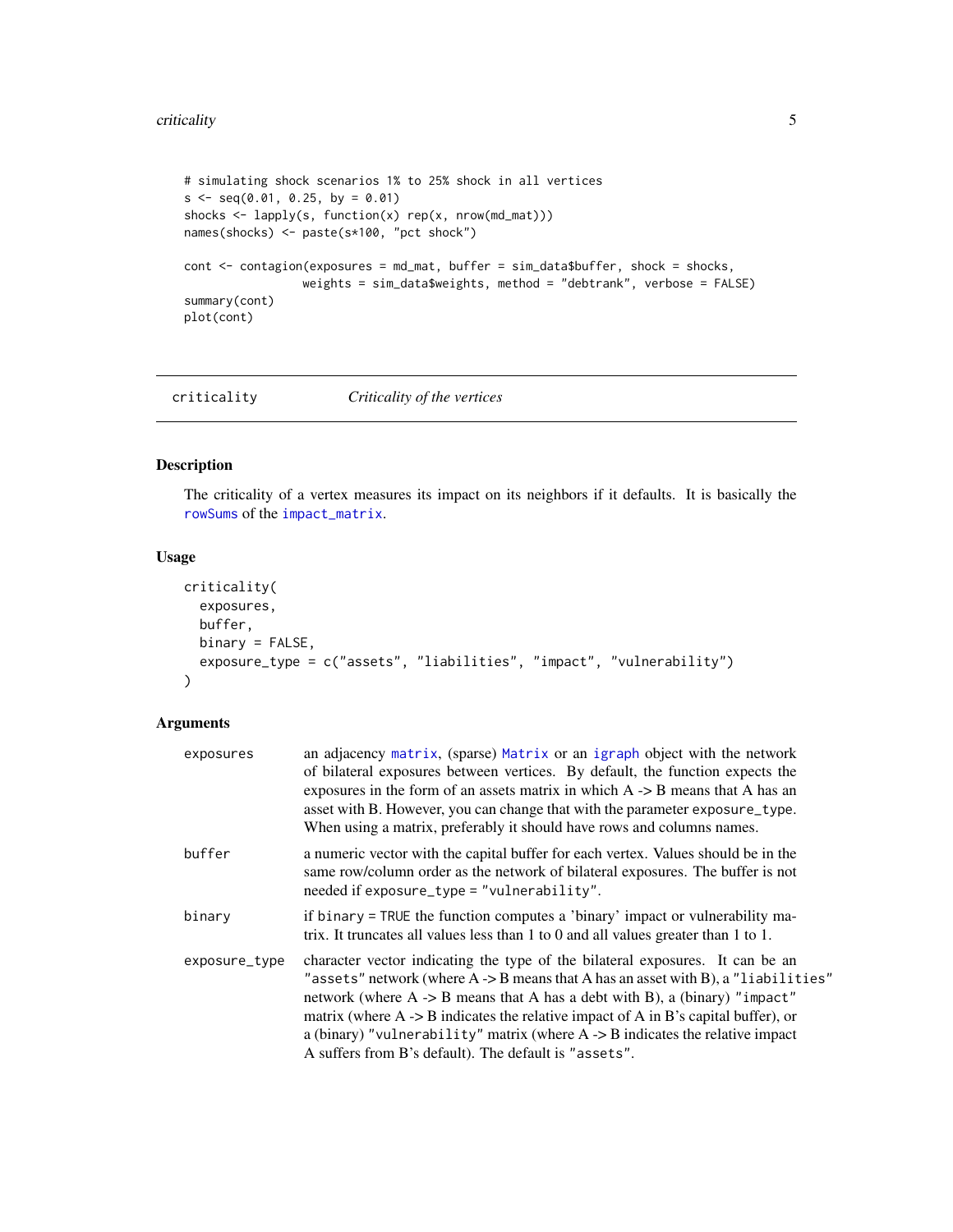## <span id="page-5-0"></span>Value

The function returns a (named) vector with the criticality for each vertex.

## Examples

```
# Creating example data
## Assets Matrix (bilateral exposures)
assets_matrix < - matrix(c(0, 10, 3, 1, 0, 2, 0, 3, 0), ncol = 3)rownames(assets_matrix) <- colnames(assets_matrix) <- letters[1:3]
## Capital Buffer
buffer <-c(a = 2, b = 5, c = 2)# Criticality
criticality(assets_matrix, buffer)
```
impact\_susceptibility *Impact Susceptibility, Fluidity and Diffusion*

## Description

The impact\_susceptibility measures the feasible contagion paths that can reach a vertex in relation to its direct contagion paths. When the impact susceptibility is greater than 1, it means that the vertex is vulnerable to other vertices beyond its direct neighbors (remotely vulnerable).

The impact\_fluidity is simply the average of the impact susceptibility in the network.

The impact\_diffusion tries to capture the influence exercised by a node on the propagation of impacts in the network. The impact diffusion of a vertex is measured by the change it causes on the impact susceptibility of other vertices when its power to propagate contagion is removed from the network.

All these measures are based on the communicability of the vulnerability matrix (see [vulnerability\\_matrix](#page-9-1) and [communicability\\_matrix](#page-1-1)).

## Usage

```
impact_susceptibility(
  exposures,
 buffer,
 weights = NULL,terms = Inf,
  sparse = TRUE,binary = TRUE,
  exposure_type = c("assets", "liabilities", "impact", "vulnerability")
\lambda
```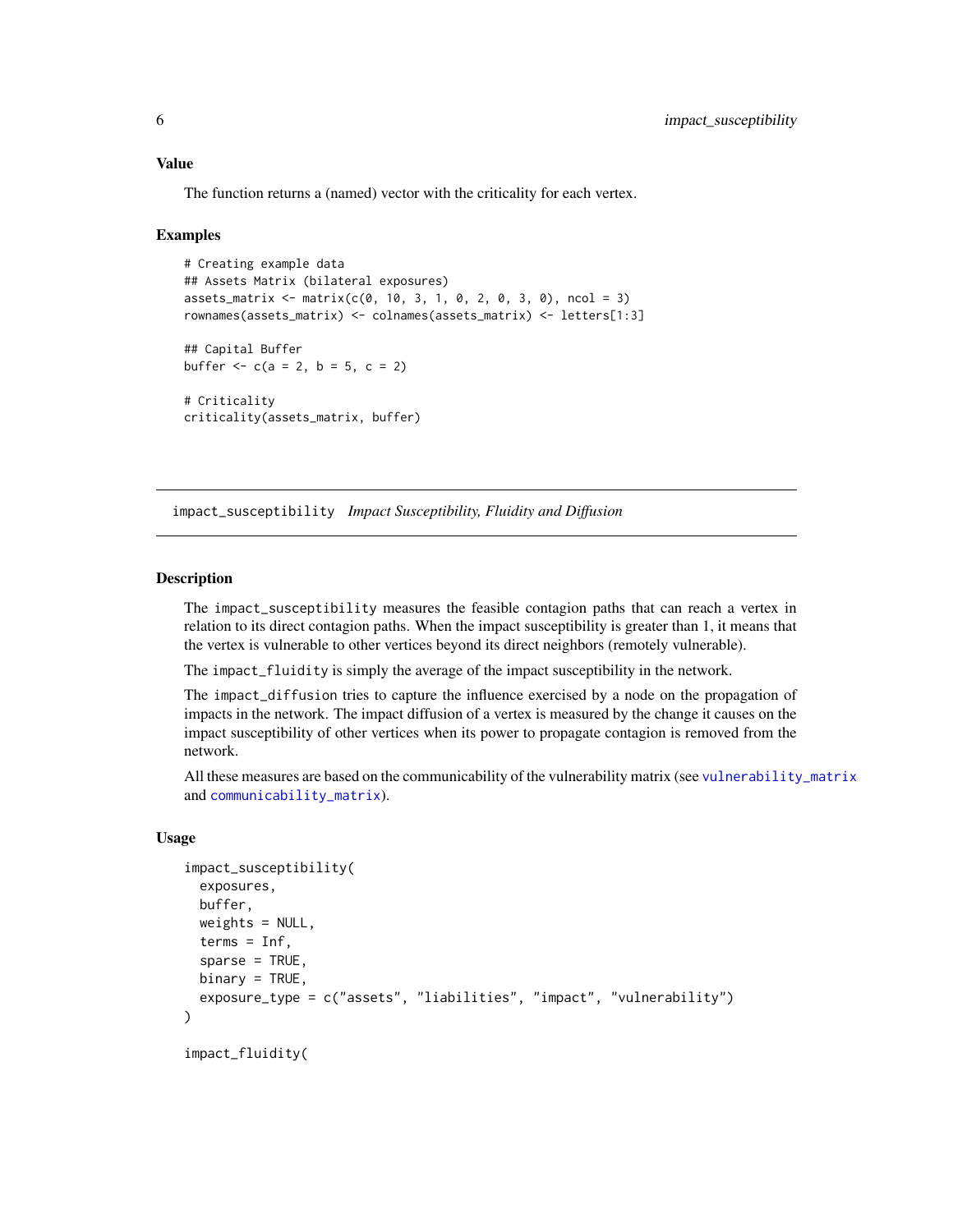```
exposures,
 buffer,
 weights = NULL,
 terms = Inf,
  sparse = TRUE,
 binary = TRUE,
 exposure_type = c("assets", "liabilities", "impact", "vulnerability")
\mathcal{L}impact_diffusion(
 exposures,
 buffer,
 weights = NULL,
 terms = Inf,
  sparse = TRUE,
 binary = TRUE,
 exposure_type = c("assets", "liabilities", "impact", "vulnerability")
\mathcal{L}
```
## Arguments

| exposures     | an adjacency matrix, (sparse) Matrix or an igraph object with the network<br>of bilateral exposures between vertices. By default, the function expects the<br>exposures in the form of an assets matrix in which $A \rightarrow B$ means that A has an<br>asset with B. However, you can change that with the parameter exposure_type.<br>When using a matrix, preferably it should have rows and columns names.                                                                                                  |
|---------------|-------------------------------------------------------------------------------------------------------------------------------------------------------------------------------------------------------------------------------------------------------------------------------------------------------------------------------------------------------------------------------------------------------------------------------------------------------------------------------------------------------------------|
| buffer        | a numeric vector with the capital buffer for each vertex. Values should be in the<br>same row/column order as the network of bilateral exposures. The buffer is not<br>needed if exposure_type = "vulnerability".                                                                                                                                                                                                                                                                                                 |
| weights       | default is NULL. You can use a numeric vector of weights to give some economic<br>significance to the measures, like, for instance, the total assets of the nodes.                                                                                                                                                                                                                                                                                                                                                |
| terms         | truncates the communicability matrix evaluation up to a pre-defined number of<br>terms. If terms $=$ Inf the function computes the matrix exponential using $exp$ m.                                                                                                                                                                                                                                                                                                                                              |
| sparse        | should the function use sparse matrices when computing the communicability?<br>However, if terms = Inf the function will use expm which uses dgeMatrix-class.                                                                                                                                                                                                                                                                                                                                                     |
| binary        | if binary = TRUE the function computes a 'binary' impact or vulnerability ma-<br>trix. It truncates all values less than $1$ to $0$ and all values greater than $1$ to $1$ .                                                                                                                                                                                                                                                                                                                                      |
| exposure_type | character vector indicating the type of the bilateral exposures. It can be an<br>"assets" network (where A -> B means that A has an asset with B), a "liabilities"<br>network (where $A \rightarrow B$ means that A has a debt with B), a (binary) "impact"<br>matrix (where $A \rightarrow B$ indicates the relative impact of A in B's capital buffer), or<br>a (binary) "vulnerability" matrix (where $A \rightarrow B$ indicates the relative impact<br>A suffers from B's default). The default is "assets". |

## Value

The impact\_susceptibility function returns a vector with the (weighted) impact susceptibility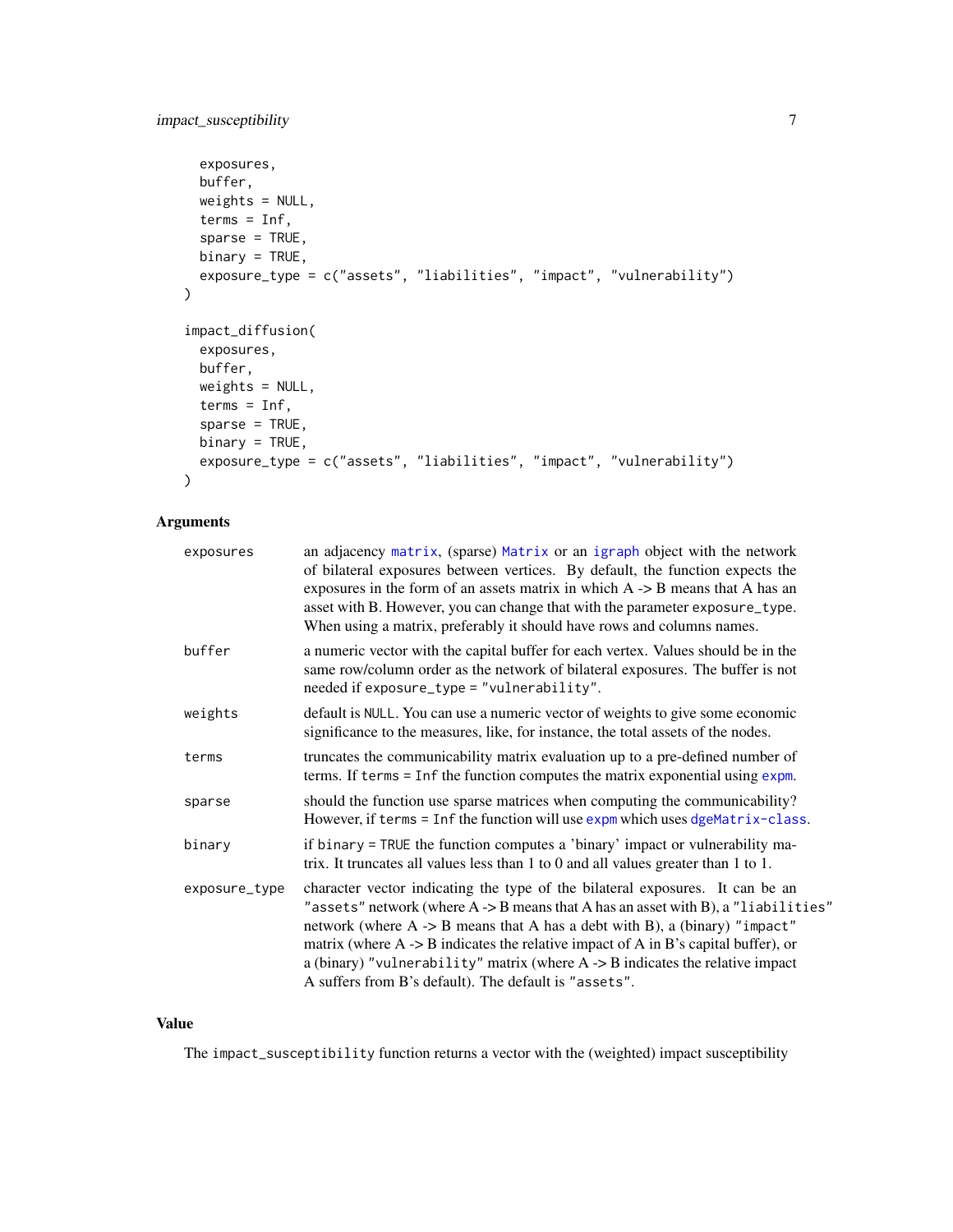<span id="page-7-0"></span>The impact\_fluidity function returns a vector with the (weighted) impact fluidity of the network.

The impact\_diffusion function returns a [data.frame](#page-0-0) with the vertex name and the (weighted) start, intermediate and total impact diffusion.

## References

Silva, T.C.; Souza, S.R.S.; Tabak, B.M. (2015) Monitoring vulnerability and impact diffusion in financial networks. Working Paper 392, Central Bank of Brazil.

Silva, T.C.; Souza, S.R.S.; Tabak, B.M. (2015) Network structure analysis of the Brazilian interbank market . Working Paper 391, Central Bank of Brazil.

## Examples

```
# Creating example data
## Assets Matrix (bilateral exposures)
assets_matrix \leftarrow matrix(c(0, 10, 3, 1, 0, 2, 0, 3, 0), ncol = 3)rownames(assets_matrix) <- colnames(assets_matrix) <- letters[1:3]
## Capital Buffer
buffer <- c(a = 2, b = 5, c = 2)
# Measures
impact_susceptibility(assets_matrix, buffer)
impact_fluidity(assets_matrix, buffer)
impact_diffusion(assets_matrix, buffer)
```
matrix\_estimation *Matrix Estimation*

## Description

Methods for estimating matrix entries from the marginals (row and column sums).

There are currently two methods implemented: Maximum Entropy (Upper 2004) and Minimum Density (Anand et al. 2015).

You may use the matrix\_estimation() function, setting the desired method. Or you may use directly the max\_ent() function for maximum entropy estimation or the min\_dens() function for minimum density estimation.

## Usage

```
matrix_estimation(
 rowsums,
 colsums,
 method = c("me", "md"),
  ...,
 max.it = 1e+05,
```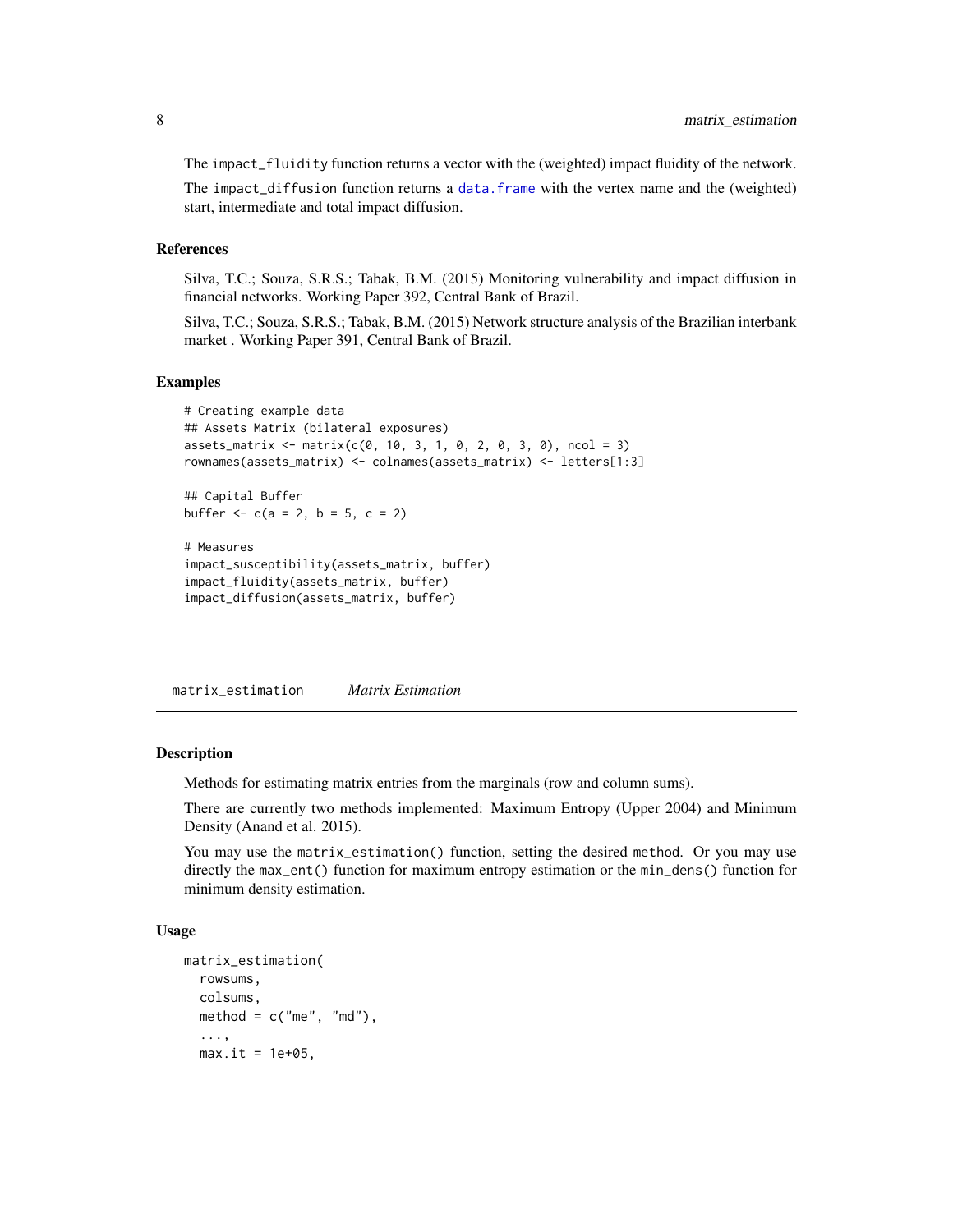```
abs.tol = 0.001,
 verbose = TRUE
\mathcal{L}max_ent(rowsums, colsums, max.it = 1e+05, abs.tol = 0.001, verbose = TRUE)
min_dens(
 rowsums,
 colsums,
 c = 1,lambda = 1,
 k = 100,alpha = 1/sum(rowsums),
 delta = 1/sum(rowsums),
 theta = 1,
 remove.prob = 0.01,max.it = 1e+05,
 abs.tol = 0.001,
 verbose = TRUE
```

```
\mathcal{L}
```
## Arguments

| rowsums  | a numeric vector with the row sums.                                                                                                                                                                                                                           |
|----------|---------------------------------------------------------------------------------------------------------------------------------------------------------------------------------------------------------------------------------------------------------------|
| colsums  | a numeric vector with the column sums.                                                                                                                                                                                                                        |
| method   | the matrix estimation method. Choose "me" for maximum entropy or "md" for<br>minimum density.                                                                                                                                                                 |
| $\cdots$ | further arguments passed to or from other methods.                                                                                                                                                                                                            |
| max.it   | the maximum number of iterations.                                                                                                                                                                                                                             |
| abs.tol  | the desired accuracy.                                                                                                                                                                                                                                         |
| verbose  | gives verbose output. Default is TRUE.                                                                                                                                                                                                                        |
| c        | the 'cost' an extra link for the minimum density estimation. See Anand et al.<br>(2015).                                                                                                                                                                      |
| lambda   | you should use lamda together with k. For the first k rounds of the algorithm,<br>the function will allocate a fraction lambda of the total, thus obtaining a "low<br>density" solution, instead of a "minimum density" solution. See Anand et al.<br>(2015). |
| k        | you should use lamda together with k. For the first k rounds of the algorithm,<br>the function will allocate a fraction lambda of the total, thus obtaining a "low<br>density" solution, instead of a "minimum density" solution. See Anand et al.<br>(2015). |
| alpha    | weights for the row sums deviations. See Anand et al. (2015).                                                                                                                                                                                                 |
| delta    | weights for the column sums deviations. See Anand et al. (2015).                                                                                                                                                                                              |
| theta    | scaling parameter. Emphasizes the weight placed on finding solutions with sim-<br>ilar characteristics to the prior matrix. See Anand et al. (2015).                                                                                                          |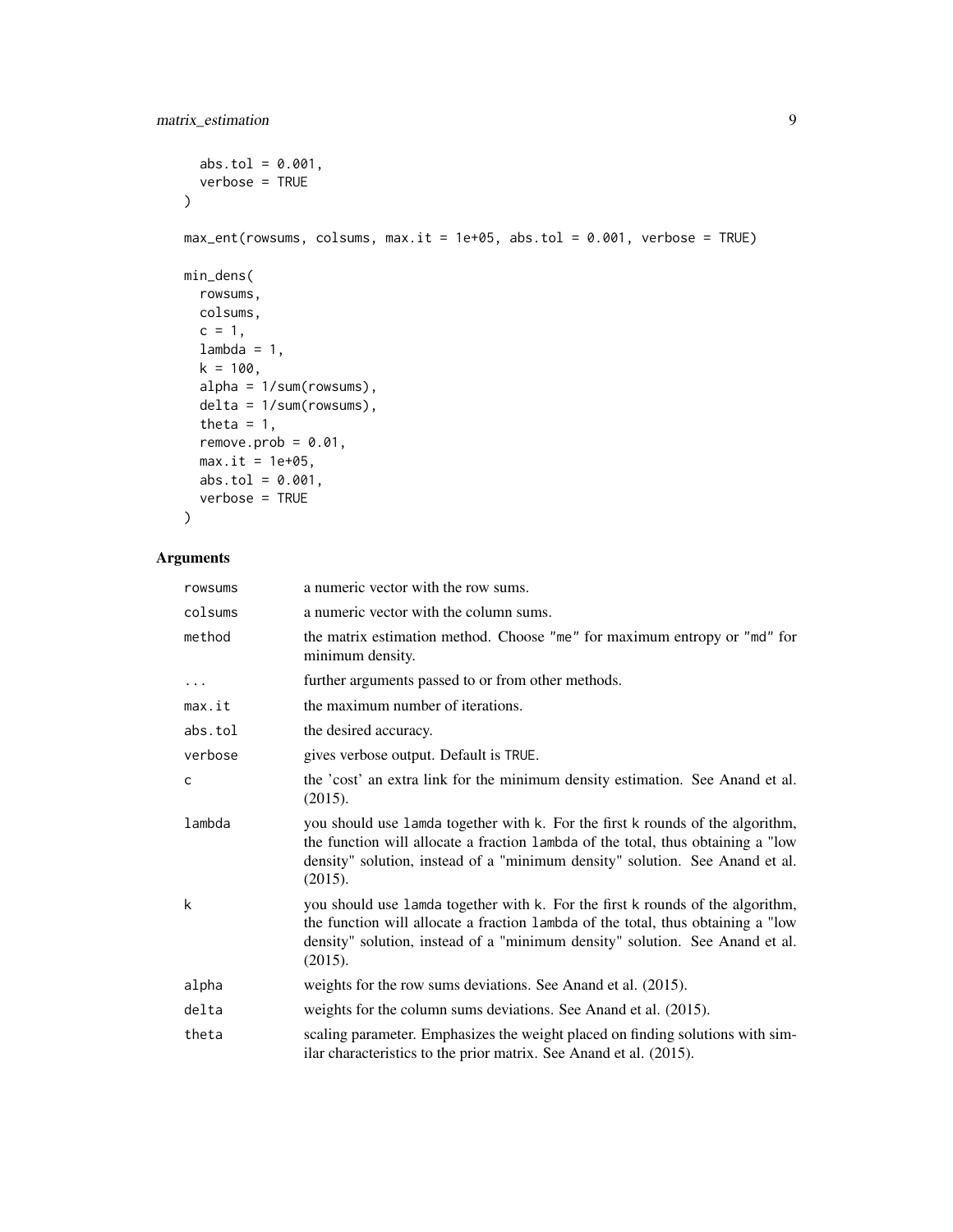<span id="page-9-0"></span>remove.prob probability to randomly remove a link during the algorithm. See Anand et al. (2015).

## Value

The functions return the estimated matrix.

## References

Upper, C. and A. Worm (2004). Estimating bilateral exposures in the German interbank market: Is there a danger of contagion? European Economic Review 48, 827-849.

Anand, K., Craig, B. and G. von Peter (2015). Filling in the blanks: network structure and interbank contagion. Quantitative Finance 15:4, 625-636.

#### Examples

# Example from Anand, Craig and Von Peter (2015, p.628)

```
# Liabilities
L \leq c(a = 4, b = 5, c = 5, d = 0, e = 0, f = 2, g = 4)
# Assets
A \leq c(a = 7, b = 5, c = 3, d = 1, e = 3, f = 0, g = 1)
# Maximum Entropy
ME < - matrix_estimation(A, L, method = "me")
ME <- round(ME, 2)
# Minimum Density
set.seed(192)
MD <- matrix_estimation(A, L, method = "md")
```
risk\_matrix *Computes the (binary) impact or vulnerability matrices*

### <span id="page-9-1"></span>Description

The function computes an impact or vulnerability matrix given a network of bilateral exposures and a vector of capital buffers.

## Usage

```
risk_matrix(
  exposures,
 buffer,
 binary = FALSE,
  exposure_type = c("assets", "liabilities", "impact", "vulnerability"),
  returns = c("impact", "vulnerability")
```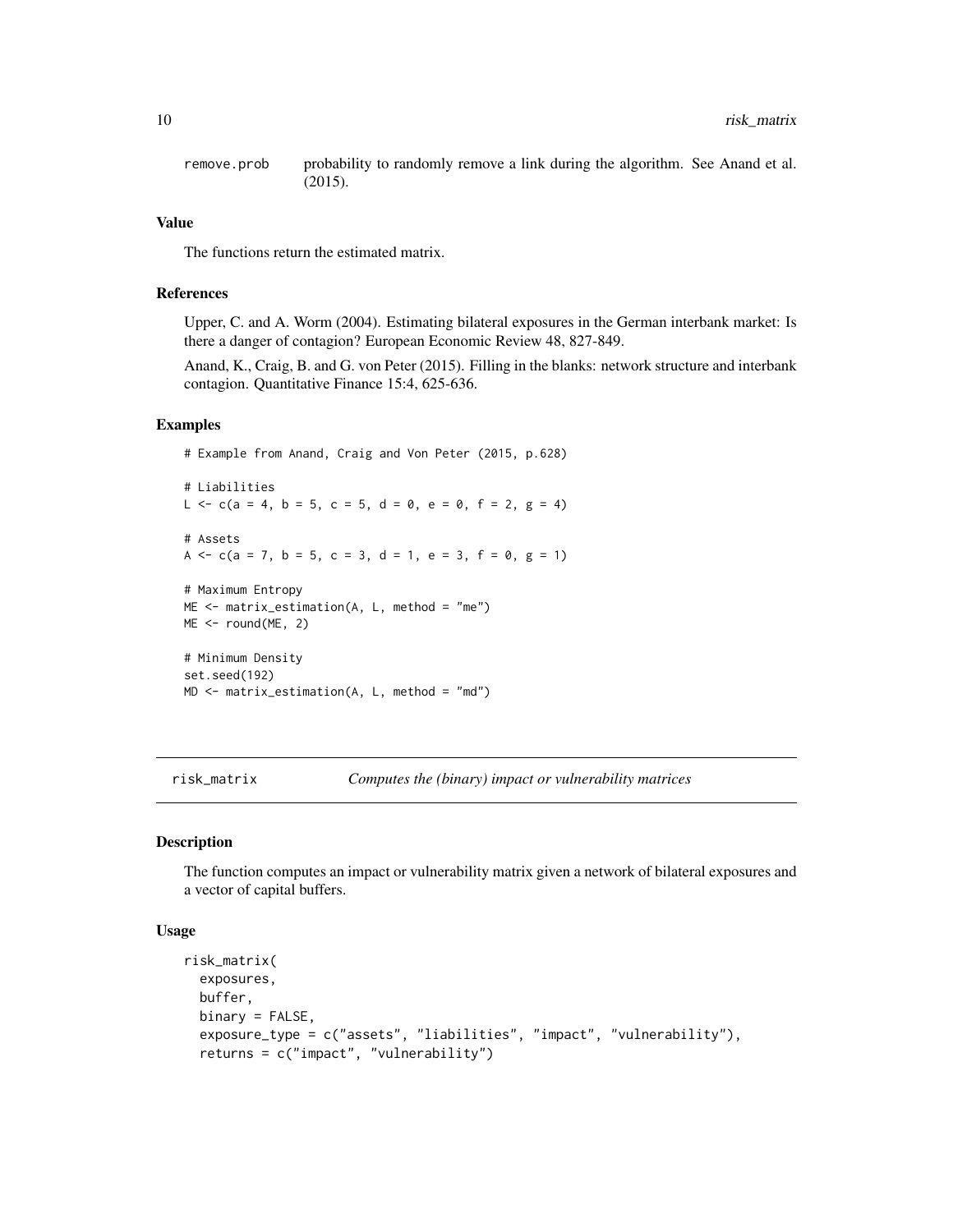```
\mathcal{L}vulnerability_matrix(
  exposures,
 buffer,
 binary = FALSE,
  exposure_type = c("assets", "liabilities", "impact", "vulnerability")
\mathcal{L}impact_matrix(
 exposures,
 buffer,
 binary = FALSE,
 exposure_type = c("assets", "liabilities", "impact", "vulnerability")
)
```
## Arguments

| exposures     | an adjacency matrix, (sparse) Matrix or an igraph object with the network<br>of bilateral exposures between vertices. By default, the function expects the<br>exposures in the form of an assets matrix in which $A \rightarrow B$ means that A has an<br>asset with B. However, you can change that with the parameter exposure_type.<br>When using a matrix, preferably it should have rows and columns names.                                                                                                             |
|---------------|------------------------------------------------------------------------------------------------------------------------------------------------------------------------------------------------------------------------------------------------------------------------------------------------------------------------------------------------------------------------------------------------------------------------------------------------------------------------------------------------------------------------------|
| buffer        | a numeric vector with the capital buffer for each vertex. Values should be in the<br>same row/column order as the network of bilateral exposures. The buffer is not<br>needed if exposure_type = "vulnerability".                                                                                                                                                                                                                                                                                                            |
| binary        | if binary = TRUE the function computes a 'binary' impact or vulnerability ma-<br>trix. It truncates all values less than 1 to 0 and all values greater than 1 to 1.                                                                                                                                                                                                                                                                                                                                                          |
| exposure_type | character vector indicating the type of the bilateral exposures. It can be an<br>"assets" network (where $A \rightarrow B$ means that A has an asset with B), a "liabilities"<br>network (where $A \rightarrow B$ means that A has a debt with B), a (binary) "impact"<br>matrix (where $A \rightarrow B$ indicates the relative impact of A in B's capital buffer), or<br>a (binary) "vulnerability" matrix (where $A \rightarrow B$ indicates the relative impact<br>A suffers from B's default). The default is "assets". |
| returns       | will the function return the impact or the vulnerability matrix? The default is<br>"impact".                                                                                                                                                                                                                                                                                                                                                                                                                                 |

## Details

The impact matrix represents how much a vertex impacts the capital buffer of another vertex when it defaults.

The vulnerability matrix is just the transpose of the impact matrix. It represents how much a vertex is impacted by the default of another vertex.

## Value

The function returns a (binary) impact or vulnerability matrix.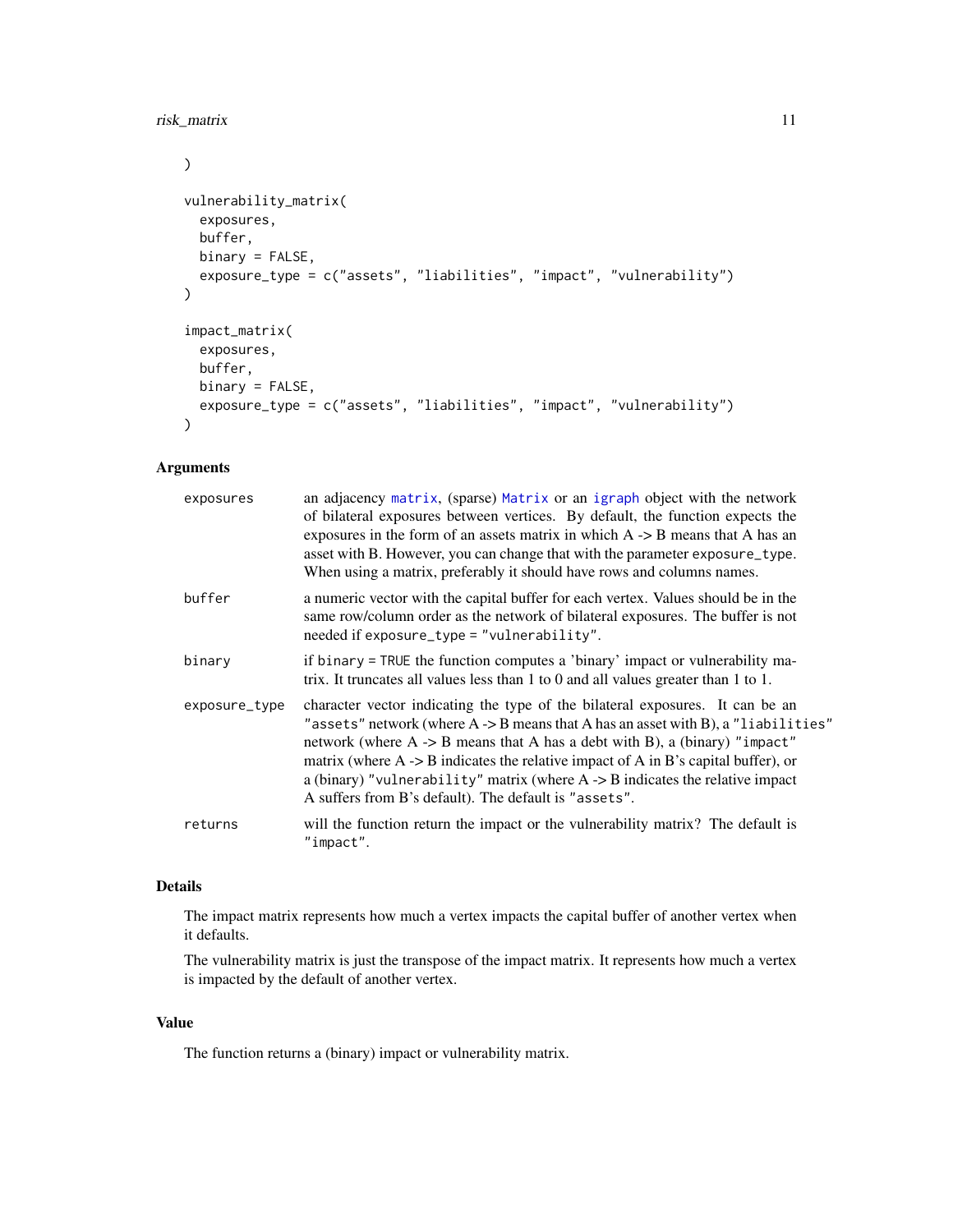<span id="page-11-0"></span>The term  $V[i,j]$  of the impact matrix represents the impact of i's default in j's capital buffer.

The term  $V[i,j]$  of the vulnerability matrix represents how much i's capital buffer is impacted by j's default.

If binary = TRUE the values less than 1 are truncated to zero.

## Examples

```
# Creating example data
## Assets Matrix (bilateral exposures)
assets_matrix <- matrix(c(0, 10, 3, 1, 0, 2, 0, 3, 0), ncol = 3)
rownames(assets_matrix) <- colnames(assets_matrix) <- letters[1:3]
## Capital Buffer
buffer <-c(a = 2, b = 5, c = 2)# Vulnerability matrices
vulnerability_matrix(assets_matrix, buffer, binary = FALSE)
vulnerability_matrix(assets_matrix, buffer, binary = TRUE)
```
sim\_data *Simulated Interbank Data*

#### Description

A simulated dataset with interbank assets, liabilities, capital buffer and weights for 125 "banks". The code to generate the data is on the examples.

## Format

A data frame with 125 rows and 5 variables

## Examples

```
# Simulated data for ilustration purposes
```

```
# Setting Seed
set.seed(1100)
```

```
# Heavy tailed assets
assets \le rlnorm(125, 0, 2)
assets[assets < 4] \leftarrow runif(length(assets[assets < 4]))
```

```
# Heavy tailed liabilities
liabilities <- rlnorm(125, 0, 2)
liabilities[liabilities < 4] <- runif(length(liabilities[liabilities < 4]))
```

```
# Making sure assets = liabilities
assets <- sum(liabilities) * (assets/sum(assets))
```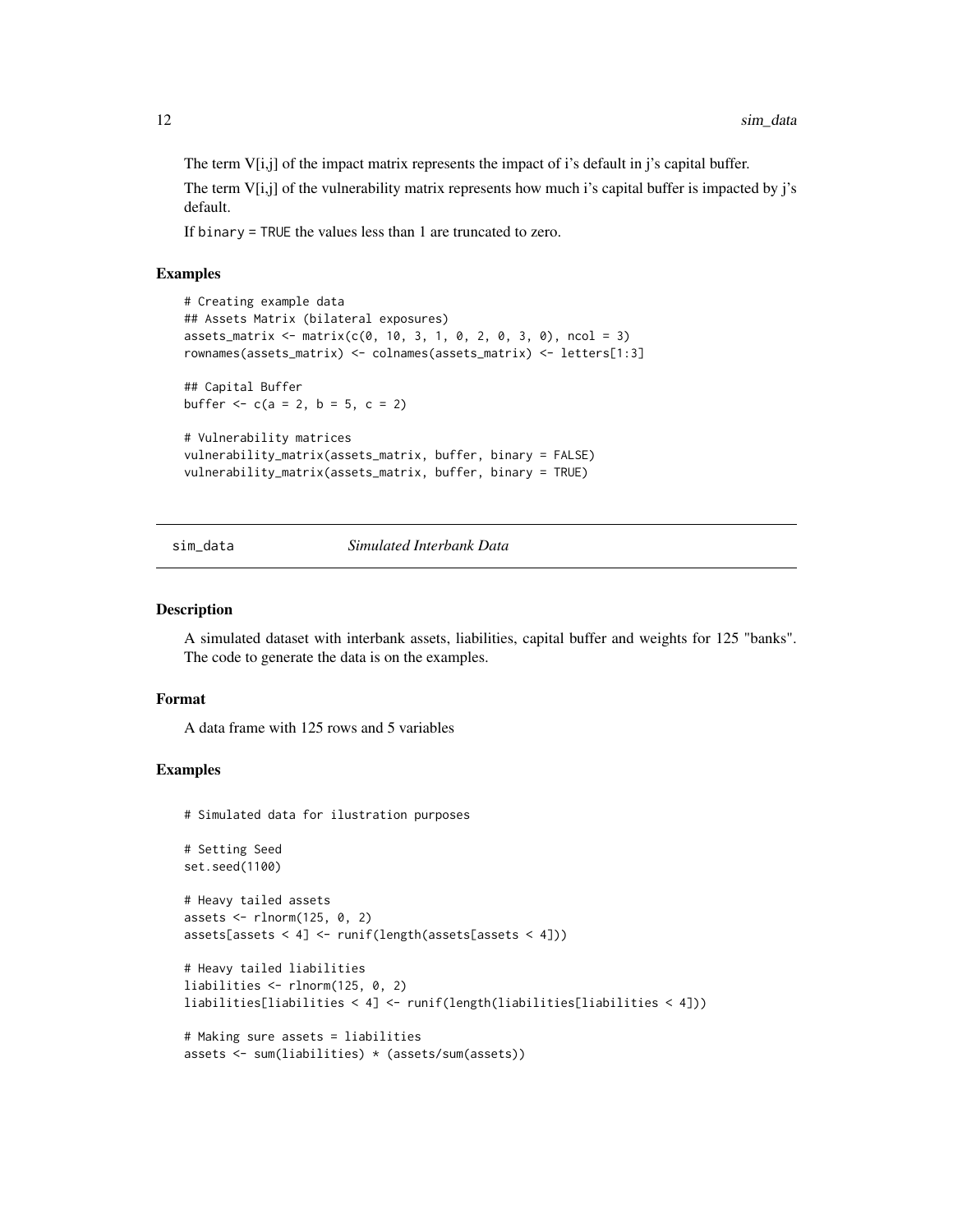```
# Buffer as a function of assets
buffer <- pmax(0.01, runif(length(liabilities))*liabilities + abs(rnorm(125, 4, 2.6)))
# Weights as a function of assets, buffer and liabilities
weights <- (assets + liabilities + buffer + 1) + rlnorm(125, 0, 1)
# creating data.frame
sim\_data \leftarrow data frame(bank = paste0("b", 1:125),assets = assets,
                       liabilities = liabilities,
                       buffer = buffer,
                       weights = weights)
```